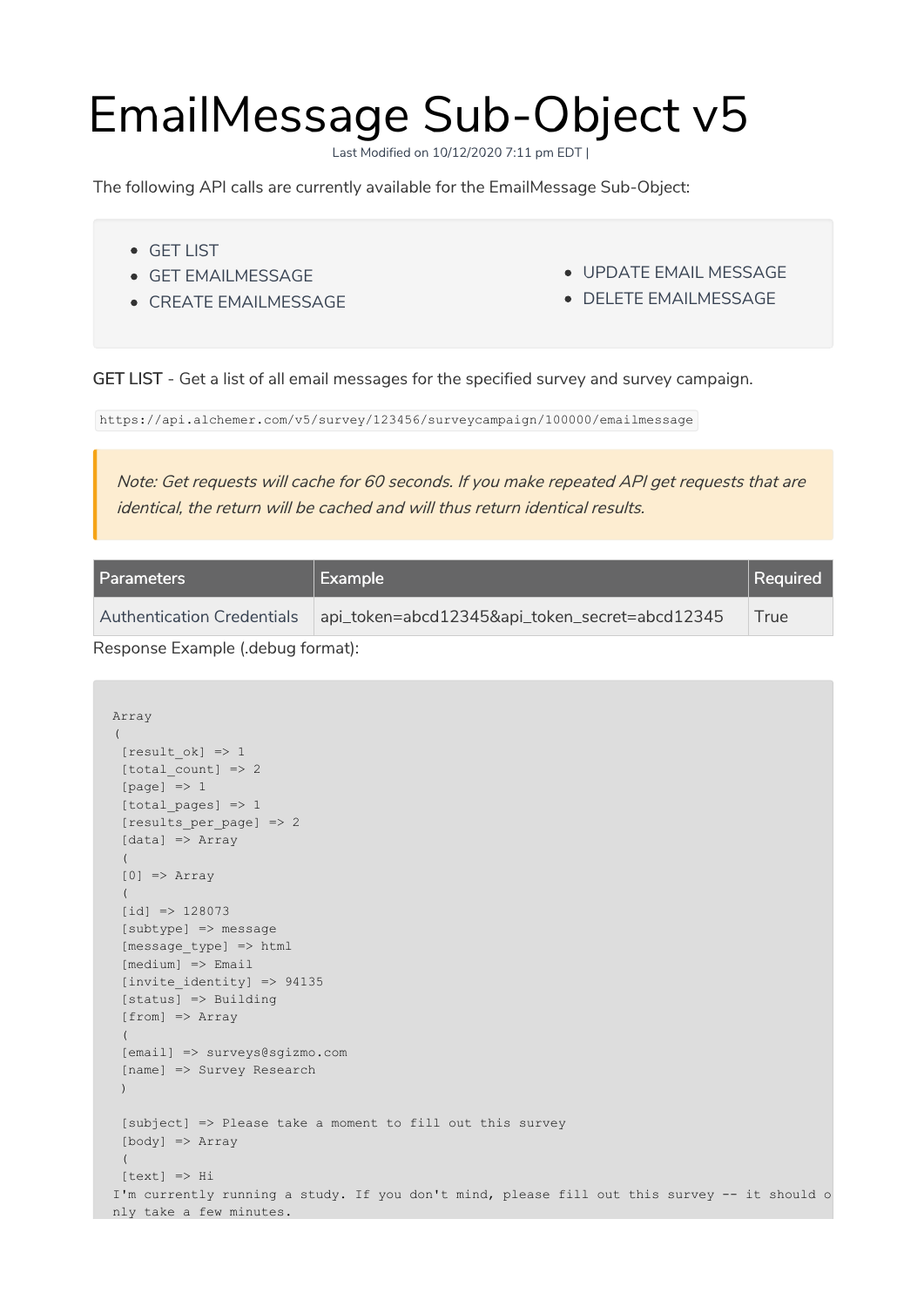```
[invite("survey link")]
Thank You!
[html] \Rightarrow HiI'm currently running a study. If you don't mind, please fill out this survey -- it should o
nly take a few minutes.
[invite("html link"), title="Begin"]
Thank You!
 )
[footer] => This message was sent by [account("physical address")].
To unsubscribe, click below:
[invite("unsubscribe link")]
[date\ created] => 2014-07-29 11:25:54
[date modified] \Rightarrow 2016-05-24 14:53:33)
[1] => Array
 (
 [id] => 147089
 [subtype] => reminder
 [message_type] => plaintext
 [medium] => Email
 [invite_identity] => 94135
 [status] => Building
 [from] => Array
 \left([email] => surveys@sgizmo.com
 [name] => DaveDom
 )
 [subject] => Reminder: Please take a moment to fill out this survey
 [body] => Array
 (
 [text] => Hi
I'm currently running a study. If you don't mind, please fill out this survey -- it should o
nly take a few minutes.
[invite("survey link")]
Thank You!
[html] => HiI'm currently running a study. If you don't mind, please fill out this survey -- it should o
nly take a few minutes.
[invite("html link"), title="Begin"]
Thank You!
 )
[footer] => This message was sent by [account('physical address'')].
```
nly take a few minutes.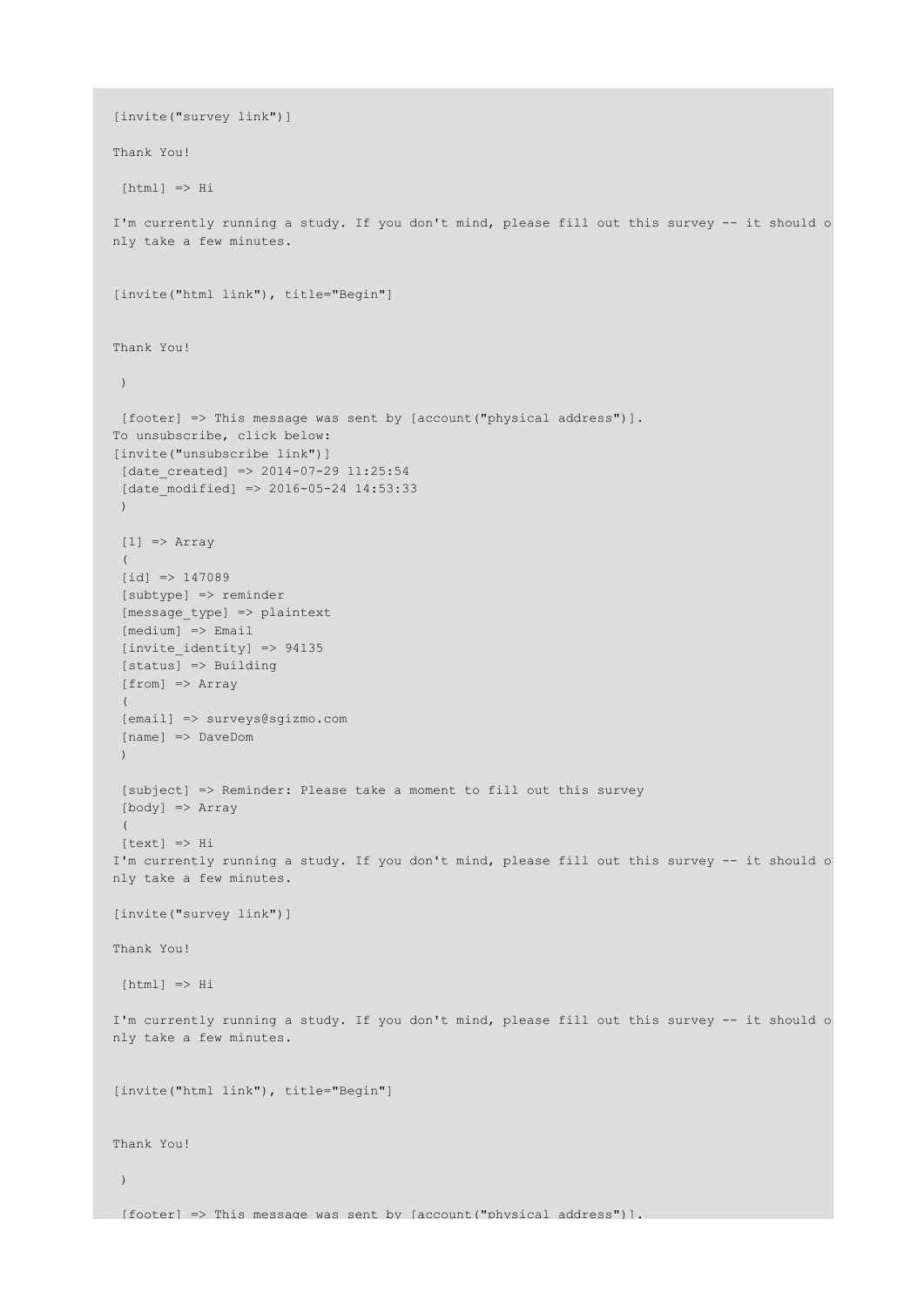```
[footer] => This message was sent by [account("physical address")].
To unsubscribe, click below:
[invite("unsubscribe link")]
[date_created] => 2016-05-31 16:19:38
[date modified] \Rightarrow 2016-05-31 16:24:08[embed_question] =>
 [disable_styles] =>
 )
 )
)
```
GET EMAILMESSAGE - Get information about a specific email message within a campaign.

https://api.alchemer.com/v5/survey/123456/surveycampaign/100000/emailmessage/100000? \_method=GET

Note: Get requests will cache for 60 seconds. If you make repeated API get requests that are identical, the return will be cached and will thus return identical results.

| Parameters                        | <b>Example</b>                                 | Required |
|-----------------------------------|------------------------------------------------|----------|
| <b>Authentication Credentials</b> | api_token=abcd12345&api_token_secret=abcd12345 | True     |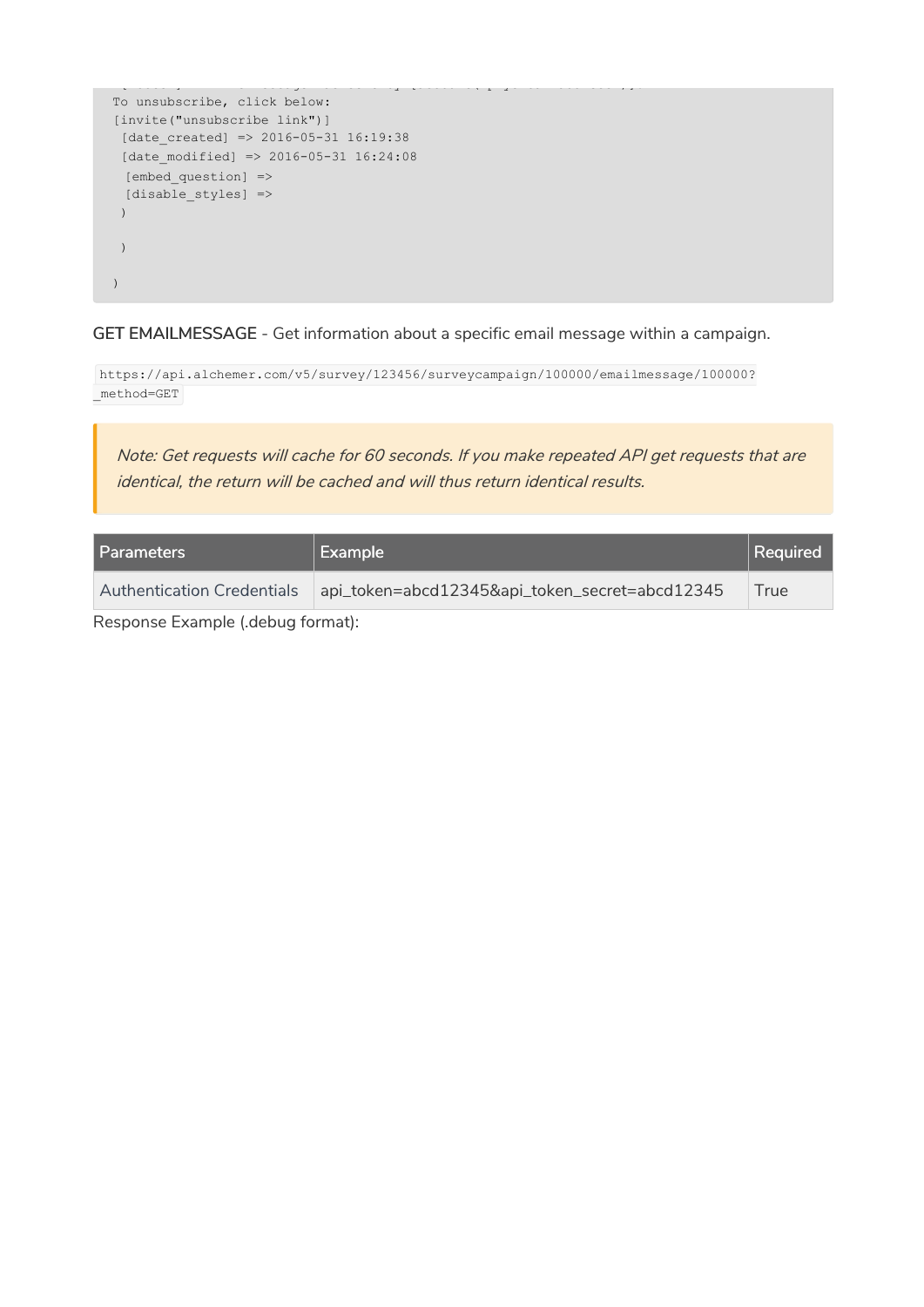```
Array
(
 [result_ok] => 1
[data] => Array
 (
 id] => 128073
 [subtype] => message
 [message_type] => html
 [medium] \Rightarrow Email\lceilinvite identity\rceil => 94135
 [status] => Building
 [from] => Array
 (
 [email] => surveys@sgizmo.com
 [name] => Survey Research
 )
 [subject] => Please take our survey
 [body] => Array
 \left([text] => Hi
I'm currently running a study. If you don't mind, please fill out this survey -- it should o
nly take a few minutes.
[invite("survey link")]
Thank You!
[html] => HiI'm currently running a study. If you don't mind, please fill out this survey -- it should o
nly take a few minutes.
[invite("html link"), title="Begin"]
Thank You!
)
[footer] => This message was sent by [account("physical address")].
To unsubscribe, click below:
[invite("unsubscribe link")]
[date created] => 2014-07-29 11:25:54
[date modified] \Rightarrow 2016-05-24 14:53:33[embed_question] =>
 [disable styles] =>
 )
)
```
CREATE EMAILMESSAGE - Create a new email message within a campaign.

When creating campaigns via either the API or the UI, a default message is created. Before creating a message do a quick GET LIST to check for a default Invite Message.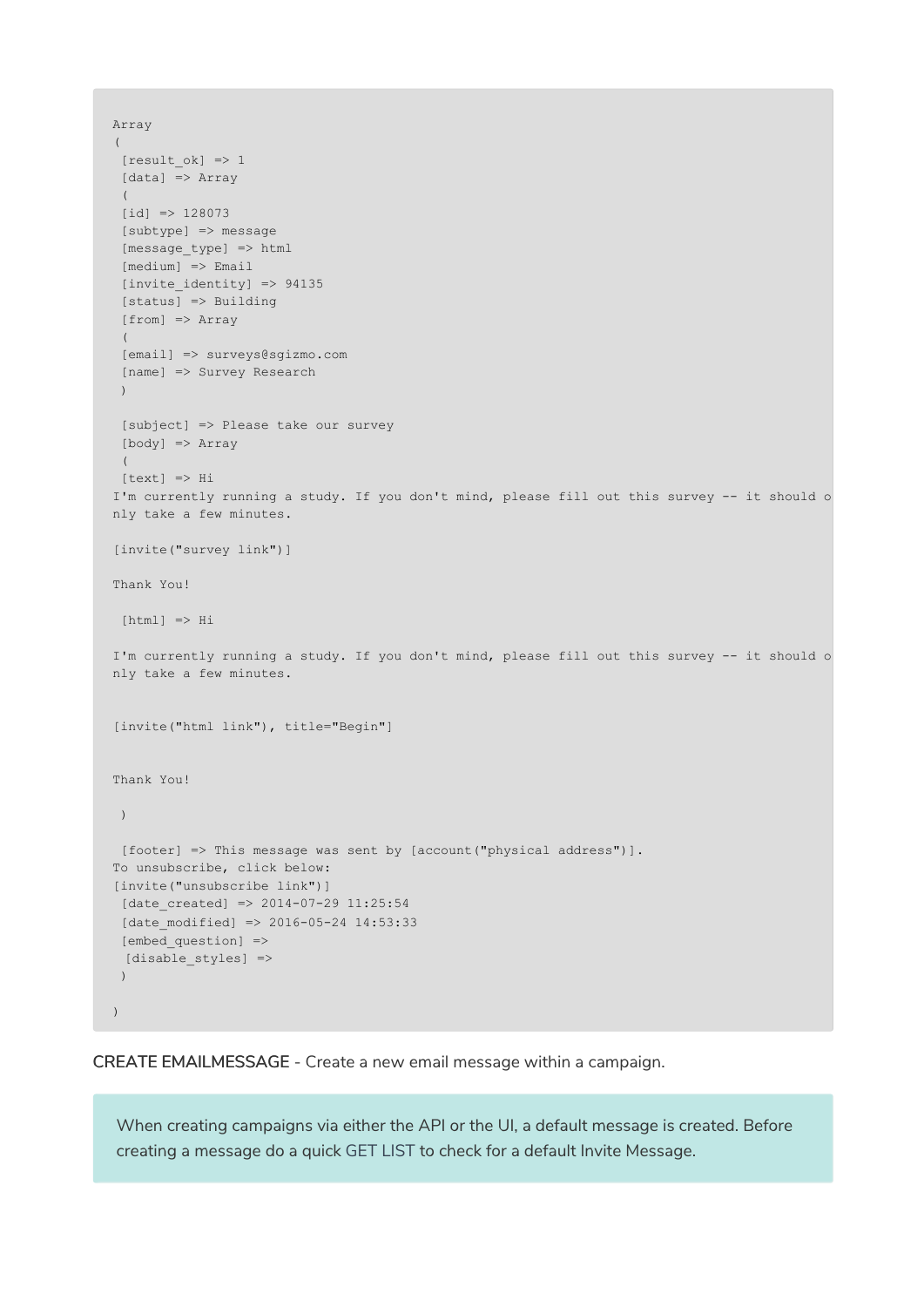https://api.alchemer.com/v5/survey/123456/surveycampaign/100000/emailmessage? method=PUT

| <b>Parameters</b>                 | <b>Example</b>                                            | Required |
|-----------------------------------|-----------------------------------------------------------|----------|
| <b>Authentication Credentials</b> | api_token=abcd12345&api_token_secret=abcd12345            | True     |
| subtype                           | message, reminder                                         | False    |
| from[name]                        | Alchemer                                                  | False    |
| from[email]                       | surveys@alchemer.com                                      | False    |
| replies                           | surveys@alchemer.com                                      | False    |
| subject                           | Subject Text                                              | False    |
| message_type*                     | plaintext, html                                           | False    |
| body[text]                        | <b>Body Text</b>                                          | False    |
| body[html] <sup>†</sup>           | <b>Body HTML</b>                                          | False    |
| send <sup>‡</sup>                 | true                                                      | False    |
| footer                            | Footer Text + [account("physical address")]               | False    |
| embed_question                    | true/false - Embed first survey question in body of email | False    |
| disable_styles                    | true/false - Disable default email message styles         | False    |

\*All messages created via the API are set to plaintext only. If you use the POST call to change the messagetype to html this will set your email to HTML with plaintext backup.

†Pro tip: If you set the messagetype=html the message will be set to send an html email with <sup>a</sup> plaintext backup that automatically syncs. This way you only have to specify the HTML body!

‡The send parameter will send the message when the call is made only if set to true. This parameter does not need to be set to false to prevent the message from sending.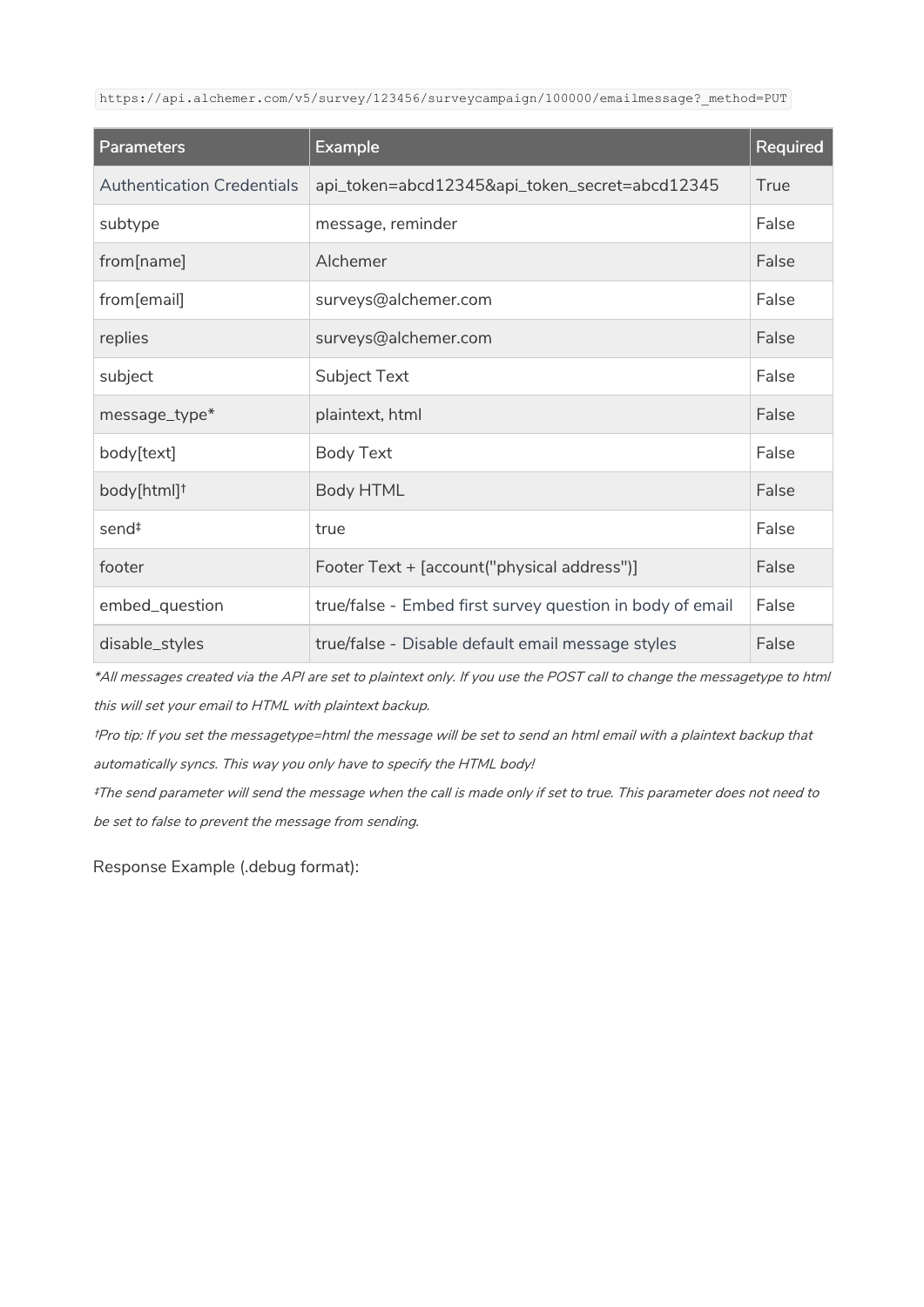```
Array
(
 [result_ok] \Rightarrow 1[data] => Array
 (
 [id] => 123456
 [type] => EmailMessage
 [subtype] => reminder
 [message_type] => plaintext
 [median] \Rightarrow Email[invite_identity] => 282478
 [status] => Building
 [from] => Array
 \left([email] => surveys@sgizmo.com
 [name] => Survey Research
 )
 [subject] => [Reminder] Help out by taking this survey.
 [body] => Array
 (
 [text] => Hi
I'm currently running a study. If you don't mind, please fill out this survey -- it should o
nly take a few minutes.
[invite("survey link")]
Thank You!
[html] => HiI'm currently running a study. If you don't mind, pelase fill out this survey -- it should o
nly take a few minutes.
[invite("html link"), title="Begin"]
)
[footer] => This message was sent by [account("physical address")].
To unsubscribe, click below:
[invite("unsubscribe link")]
[date created] => 2013-09-01 16:16:58
[date modified] \Rightarrow 2013-09-01 16:16:58[embed_question] =>
 [disable_styles] =>
 )
)
```
UPDATE EMAILMESSAGE - Update a specific email message within a campaign.

https://api.alchemer.com/v5/survey/123456/surveycampaign/100000/emailmessage/100000? \_method=POST

| l Parameters                      | <b>Example</b>                                 | Required |
|-----------------------------------|------------------------------------------------|----------|
| <b>Authentication Credentials</b> | api_token=abcd12345&api_token_secret=abcd12345 | True     |
| from[name]                        | Alchemer                                       | False    |
| from[email]                       | surveys@alchemer.com                           | False    |
|                                   |                                                |          |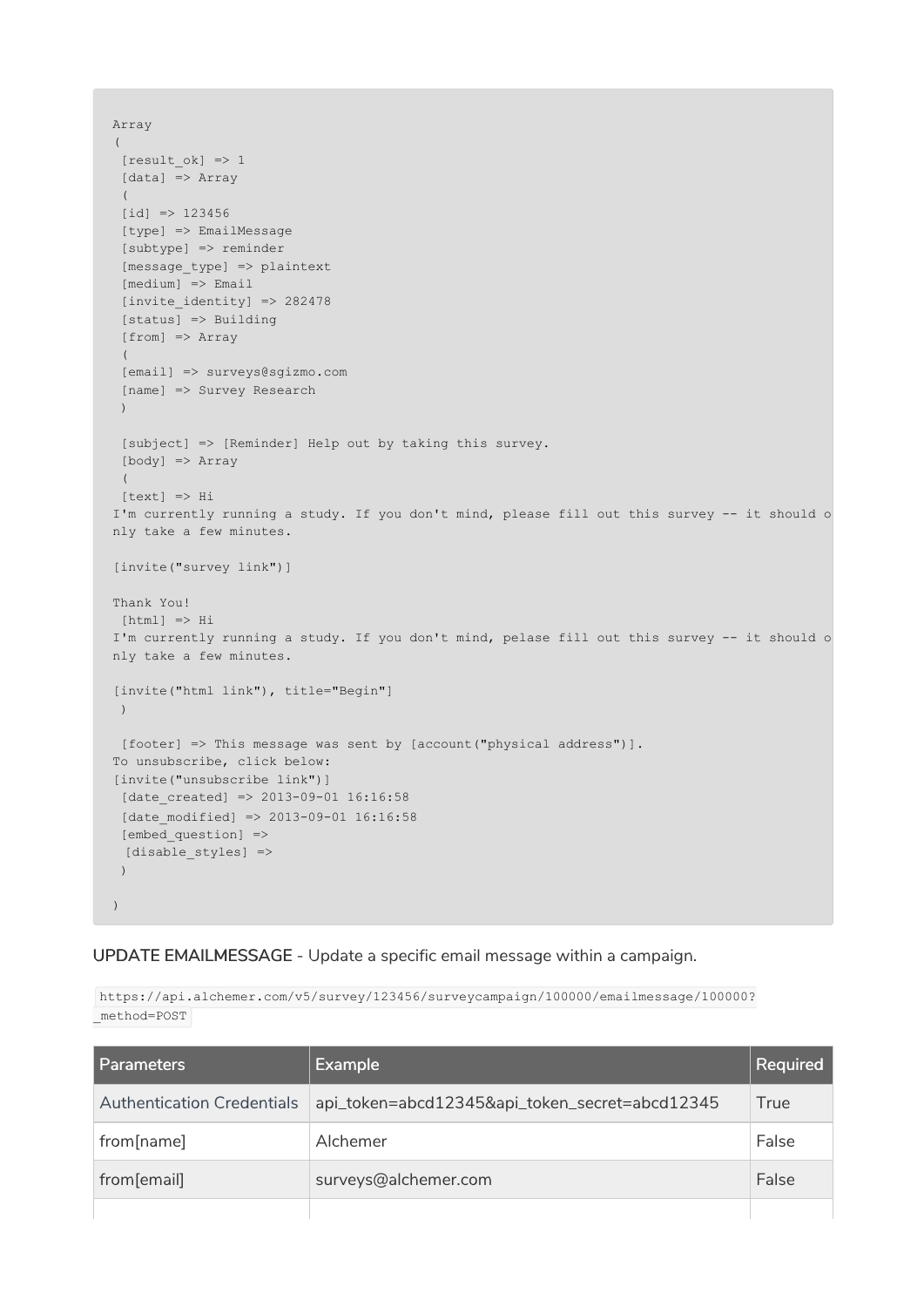| Parameters              | Example <sup>@alchemer.com</sup>                          | Required |
|-------------------------|-----------------------------------------------------------|----------|
| subject                 | <b>Subject Text</b>                                       | False    |
| message_type*           | plaintext, html                                           | False    |
| body[text]              | <b>Body Text</b>                                          | False    |
| body[html] <sup>†</sup> | <b>Body HTML</b>                                          | False    |
| send <sup>#</sup>       | true                                                      | False    |
| footer                  | Footer Text + [account("physical address")]               | False    |
| embed_question          | true/false - Embed first survey question in body of email | False    |
| disable_styles          | true/false - Disable default email message styles         | False    |

\*All messages created via the API are set to plaintext only. If you use the POST call to change the messagetype to html this will set your email to HTML with plaintext backup.

†Pro tip: If you set the messagetype=html the message will be set to send an html email with <sup>a</sup> plaintext backup that automatically syncs. This way you only have to specify the HTML body!

‡The send parameter will send the message when the call is made only if set to true. This parameter does not need to be set to false to prevent the message from sending.